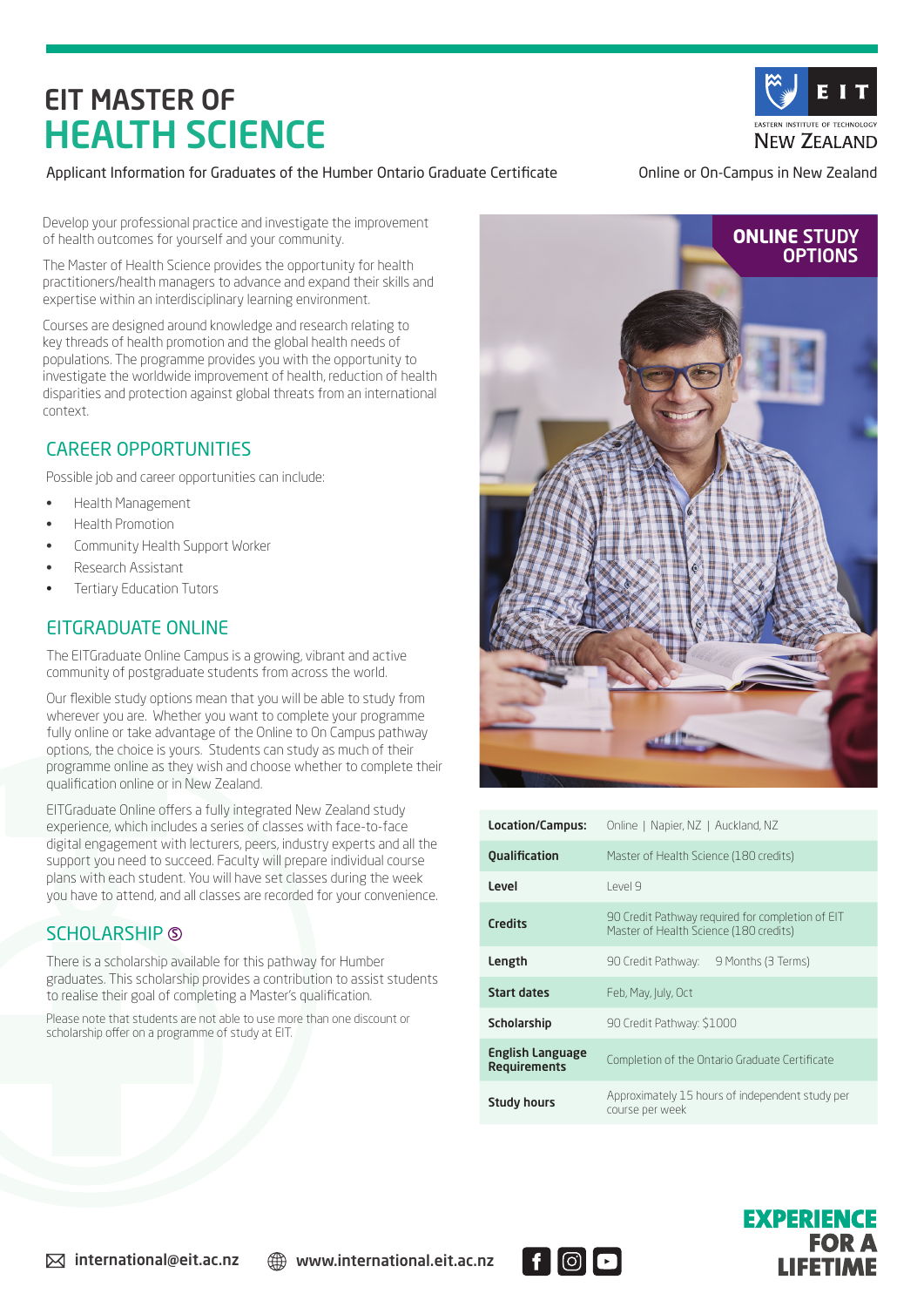## STUDY PATHWAYS

To complete the EIT Master of Health Science (180 credits), graduates of the Humber Ontario Graduate Certificate require a minimum of 45 credits at NZQF Level 9. The table below details the courses students will need to complete based on their pathway.

Please note, students who have not taken an approved research methods course from Humber will be required to take Applied Research Methods at EIT prior to commencing their Independent Scholarly Project.

#### ONLINE & AUCKLAND 90 CREDIT PATHWAY (9 MONTHS)

| Term A (9 weeks) '                       | Term B (9 weeks)                       | Term C (9 weeks)              |
|------------------------------------------|----------------------------------------|-------------------------------|
| Applied Research Methods* (15)           | Level 8 Elective or Special Topic (15) | Level 9 Course Selection (15) |
| Level 8 Elective or Special Topic I (15) | Independent Scholarly Project (30)     |                               |

### NAPIER 90 CREDIT PATHWAY (1 YEAR)

| <b>Semester A</b>              | <b>Semester B</b>                  |
|--------------------------------|------------------------------------|
| Applied Research Methods* (15) | Level 9 Course Selection (15)      |
| Level 8 Elective (30)          | Independent Scholarly Project (30) |

\* Students who have taken an approved research methods course from Humber can choose a Level 8 elective in place of Applied Research Methods.

## ENTRY CRITERIA

#### ACADEMIC ENTRY REQUIREMENTS

Students who have successfully completed a Bachelor's degree in any discipline and an approved Humber Ontario Graduate Certificate will be eligible to enter into the Master of Health Science at EIT. Please refer to the table below for specific pathway eligibility.

| <b>Humber Ontario Graduate Certificate</b>                                                           | Pathway   |
|------------------------------------------------------------------------------------------------------|-----------|
| • Exercise Science and Lifestyle Management<br>• Systems Navigator<br>• Addictions and Mental Health | 90 Credit |

#### If you have completed an Ontario Graduate Certificate at Humber College in an academic discipline that relates to Health Science not listed on the left and would like to have your eligibility for crosscredits assessed, we may be able to develop a customised pathway for you. Please contact international@eit.ac.nz to discuss what options may be available for you.

#### ENGLISH LANGUAGE ENTRY REQUIREMENTS

Achievement of the NZQA minimum English proficiency standards for a degree programme by completing any Ontario Graduate Certificate.

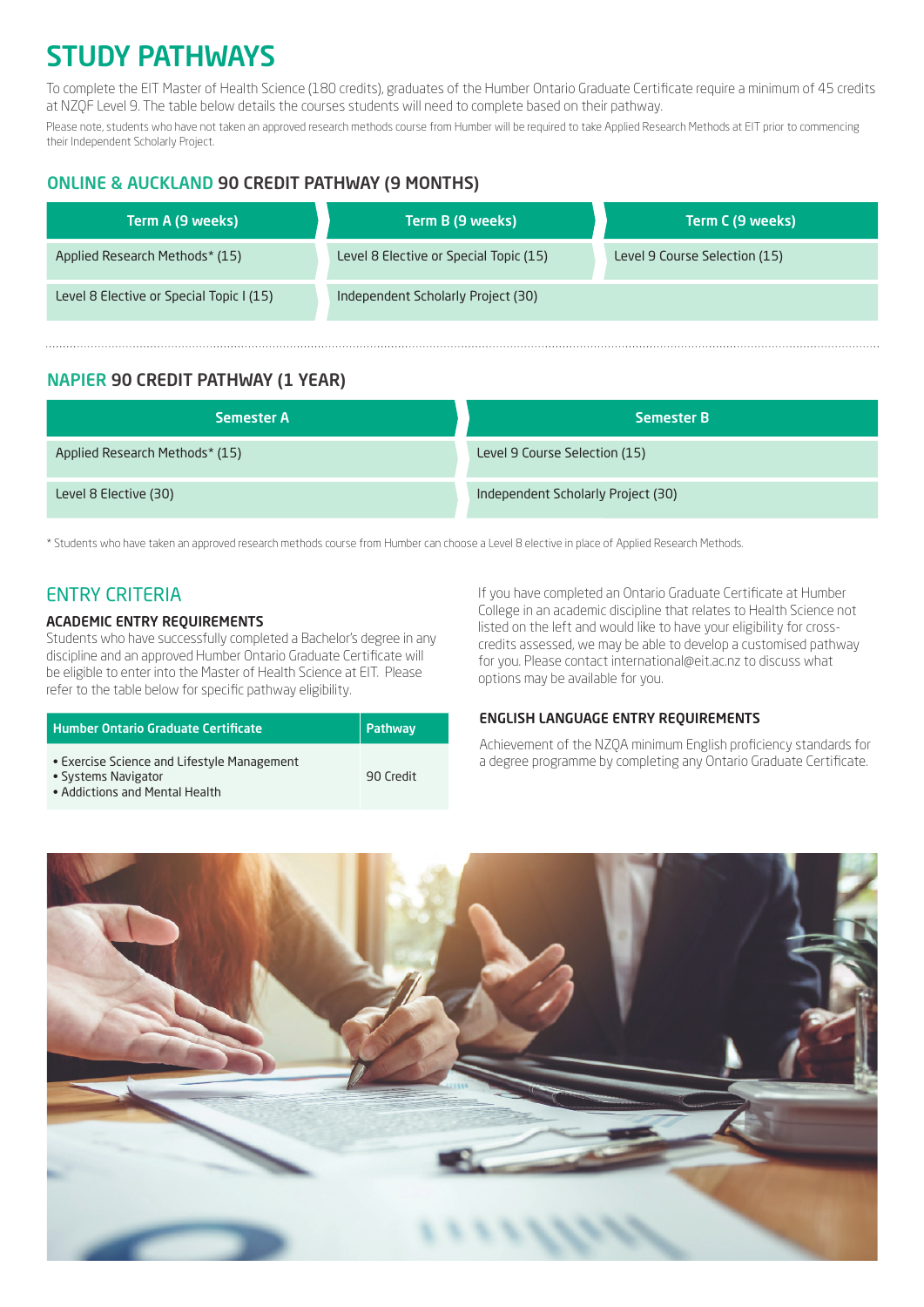#### COURSE DESCRIPTIONS

NB: Courses may be delivered by lecturers who are based at either our Auckland or Napier campuses. Courses are offered subject to sufficient enrolments being received. Courses may differ depending on selected campus. In the following descriptions:

P= Pre-requisite – courses which must be studied before

| LEVEL <sub>8</sub><br><b>COURSE NO</b> | <b>BRIEF DESCRIPTION</b>                                                                                                                                                                                                                                                                                                                                                  | <b>CREDITS</b> |
|----------------------------------------|---------------------------------------------------------------------------------------------------------------------------------------------------------------------------------------------------------------------------------------------------------------------------------------------------------------------------------------------------------------------------|----------------|
| <b>MHSC8.001</b>                       | <b>Perspectives on Global Health (Auckland &amp; Online only)</b><br>This course aims to develop students' advanced understanding of the contemporary global health landscape from an<br>interdisciplinary perspective.                                                                                                                                                   | 15             |
| <b>MHSC8.002</b>                       | Health and Wellbeing in Aotearoa New Zealand (Auckland & Online only)<br>This course aims to develop students' holistic understanding of health, wellbeing and healthcare in an Aotearoa New<br>Zealand context.                                                                                                                                                          | 15             |
| MHSC8.003                              | <b>Physical Activity for Health</b> (Auckland & Online only)<br>This course aims to develop students' advanced understanding of the benefits of physical activity to health.<br>Nutrition for Health.                                                                                                                                                                     | 15             |
| <b>MHSC8.004</b>                       | <b>Nutrition for Health (Auckland &amp; Online only)</b><br>This course aims to develop students' advanced understanding of nutrition as an evidenced-based discipline with<br>reference to health and wellbeing.                                                                                                                                                         | 15             |
| <b>MHSC8.005</b>                       | Global Perspectives on Health Promotion (Auckland & Online only)<br>This course aims to develop students' advanced understanding of models and theories of health promotion.                                                                                                                                                                                              | 15             |
| <b>MHSC8.006</b>                       | <b>Communicable Disease, a Global Perspective</b> (Auckland & Online only)<br>This course aims to develop students' advanced understanding of communicable diseases, their prevention and<br>control, particularly in developing nations.                                                                                                                                 | 15             |
| <b>MHSC8.007</b>                       | <b>Digital Health</b> (Auckland & Online only)<br>This course aims to develop students' advanced understanding of current digital technologies to inform and improve<br>healthcare services and delivery.                                                                                                                                                                 | 15             |
| MHS8.443                               | Health in Aotearoa New Zealand (Napier only)<br>This course aims to allow students to explore the implications of Te Tiriti o Waitangi for healthcare in Aotearoa New<br>Zealand, as well as cultural and socioeconomic influences on the health of the Aotearoa New Zealand population.                                                                                  | 30             |
| MN8.402                                | Advanced Pathophysiology for Health Professionals (Napier only)<br>The aim of this course is to develop students' advanced diagnostic skills and knowledge relating to the cause,<br>pathogenesis, cellular physiology, clinical manifestation and treatment of disease.                                                                                                  | 30             |
| MN8.406                                | <b>Advanced Practice to Support Child and Family Health (Napier only)</b><br>This course aims to draw on students' developing knowledge and understanding of children (tamariki), youth<br>(rangatahi) and families (whanau) to examine the child/youth within the family as the centre of health care from a<br>wide range of perspectives and disciplines.              | 30             |
| MN8.407                                | Human Lactation, Breastfeeding and Infant Nutrition (Napier only)<br>This course aims to develop students' theoretical and practical knowledge related to breastfeeding, human lactation<br>and infant nutrition to an expert level, equipping them to provide lactation education, environments that support<br>breastfeeding, and infant nutritional support.           | 30             |
| MN8.408                                | Health Services Management (Napier only)<br>This course aims to provide an opportunity for students to acquire knowledge and skills applied by managers and<br>leaders in health services to ensure the achievement of improved patient outcomes.                                                                                                                         | 30             |
| MN8.411                                | Advanced Practice to Support Elder Health (Napier only)<br>This course aims to develop students' advanced skills and knowledge required to provide holistic care to the older<br>adult population.                                                                                                                                                                        | 30             |
| MN8.417                                | <b>Advanced Diabetes Nursing (Napier only)</b><br>This course aims to develop students' skills and knowledge of diabetes mellitus required to provide expert levels of<br>care as part of the multidisciplinary team within the healthcare setting.                                                                                                                       | 30             |
| MHS8.424                               | <b>Global Health (Napier only)</b><br>This course aims to provide students with a comprehensive and critical global overview of chronic disease<br>management in the interdisciplinary health context.                                                                                                                                                                    | 30             |
| MHS8.442                               | <b>Applied Nutrition (Napier only)</b><br>This course aims to develop students' knowledge and skills in providing advice and support for nutrition and lifestyle<br>approaches based on contemporary evidence.                                                                                                                                                            | 30             |
| MHS8.432                               | Health Promotion (Napier only)<br>This course aims to allow students to develop and extend knowledge and skills related to health promotion policy,<br>planning and practice by critically examining relevant theoretical, environmental, economic and social issues in a global<br>context, with a specific focus on addressing health disparities via health promotion. | 30             |
| MHS8.437                               | Health Management (Napier only)<br>This course aims to provide students the opportunity to develop management skills and knowledge in the field of<br>health, and to evaluate and reflect upon the role of health management in effective healthcare in a global context.                                                                                                 | 30             |
|                                        |                                                                                                                                                                                                                                                                                                                                                                           |                |